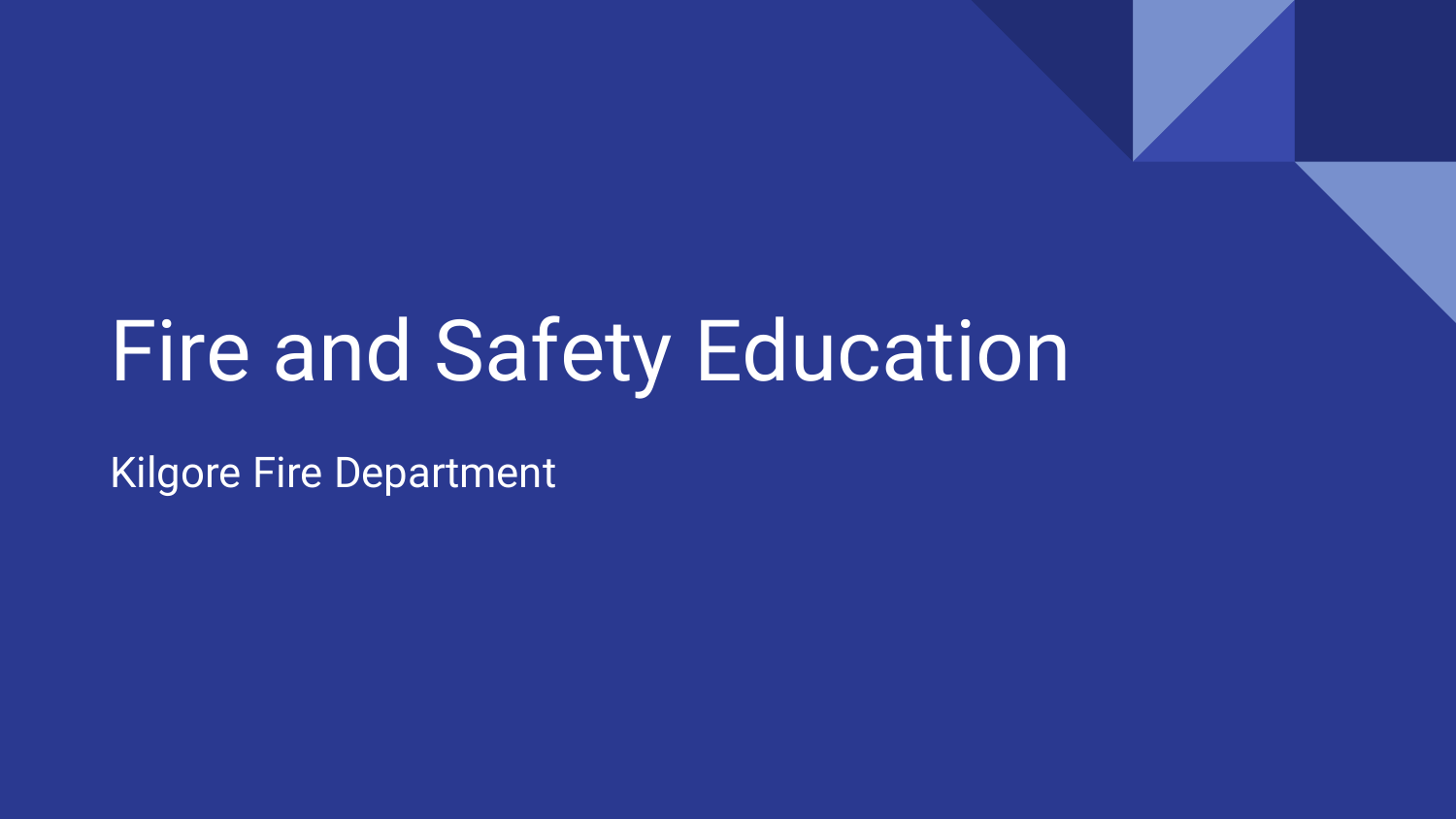### **Council presentation**

- ➔ **Kilgore Fire Department's Core Services (Mission Statement)**
- ➔ **Public Education Program**
	- ◆ **Importance**
	- ◆ **Types**
	- ◆ **Targeted audiences**
- ➔ **Future plans for fire and safety education**

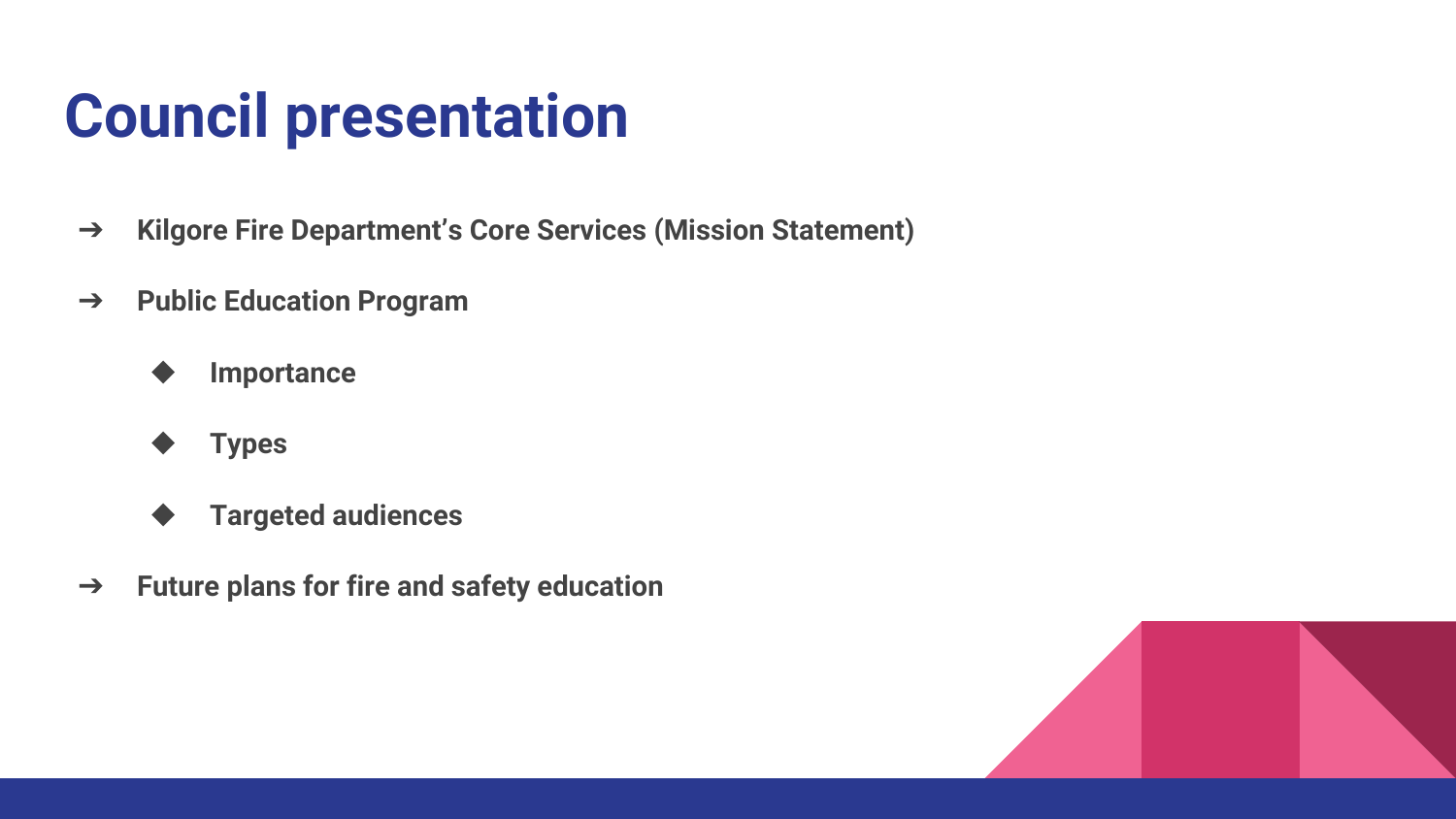#### **Fire Department Core Services**

**Mission Statement: The Kilgore Fire Department is dedicated to protecting lives, property, and the environment through preparedness, prevention, public education, and emergency response with an emphasis on quality services, efficiency, effectiveness, and safety.**

#### ➔ **Life Safety**

**Fire response, EMS response, Haz-Mat response, Emergency management operations, Maintaining a highly qualified and trained department**

#### **Preventions**

**Pre-fire planning, Construction reviews, Residential rental inspections, Business safety surveys, Public fire and safety education**

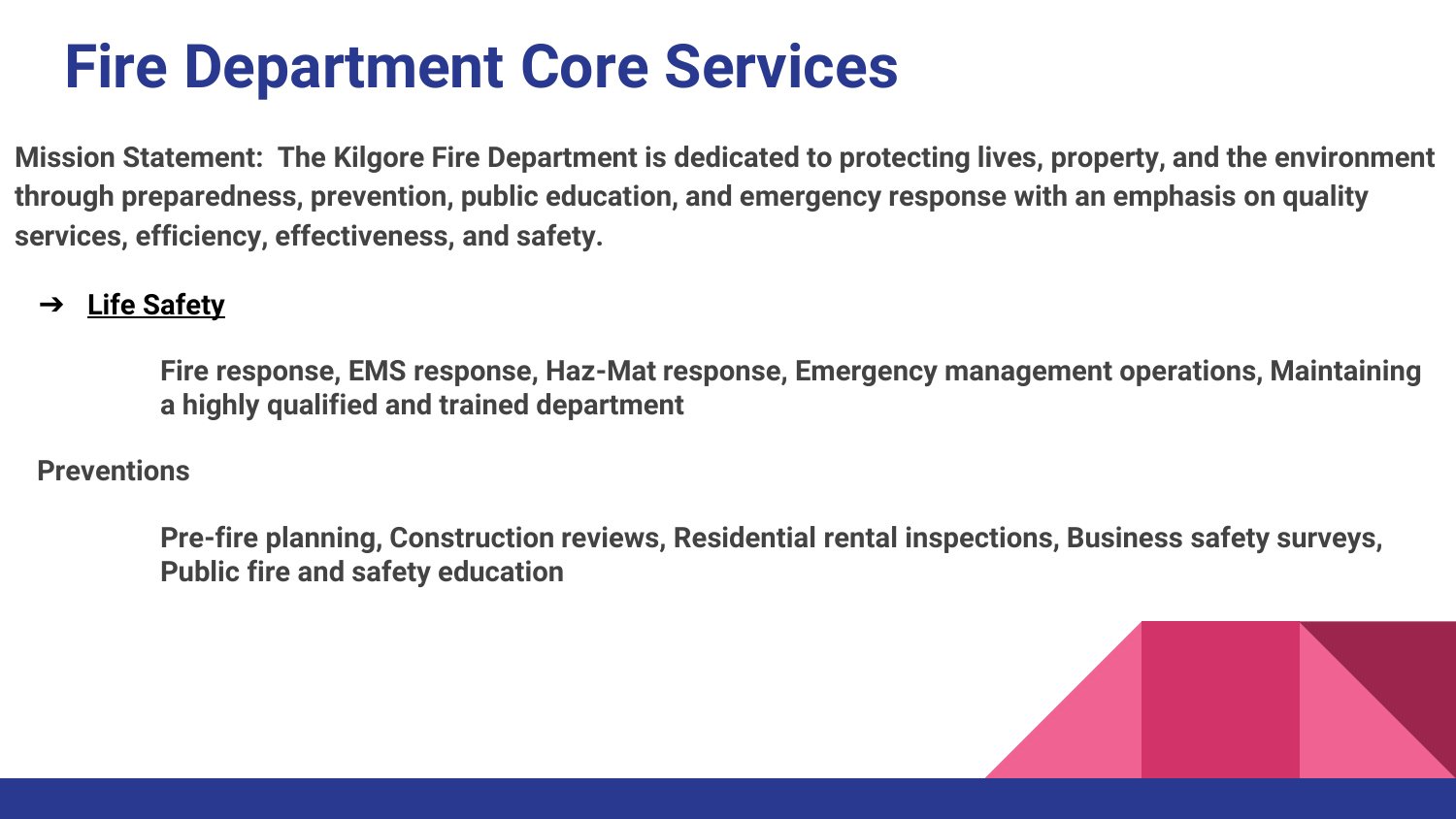# **Importance of fire and safety education**

- ➔ **The primary purpose of fire safety education is to prevent fires from happening and teach strategies that reduce fire deaths and injuries.**
- ➔ **Result of effective fire prevention and safety programs - the trend over the last decade has been:**
	- **Lower number of fires**
	- **Lower number of fire deaths**
	- **Lower number of fire injuries**
	- **Lower dollar fire loss**
- ➔ **4 out of last 5 years - fire loss is down in Kilgore from 2011**

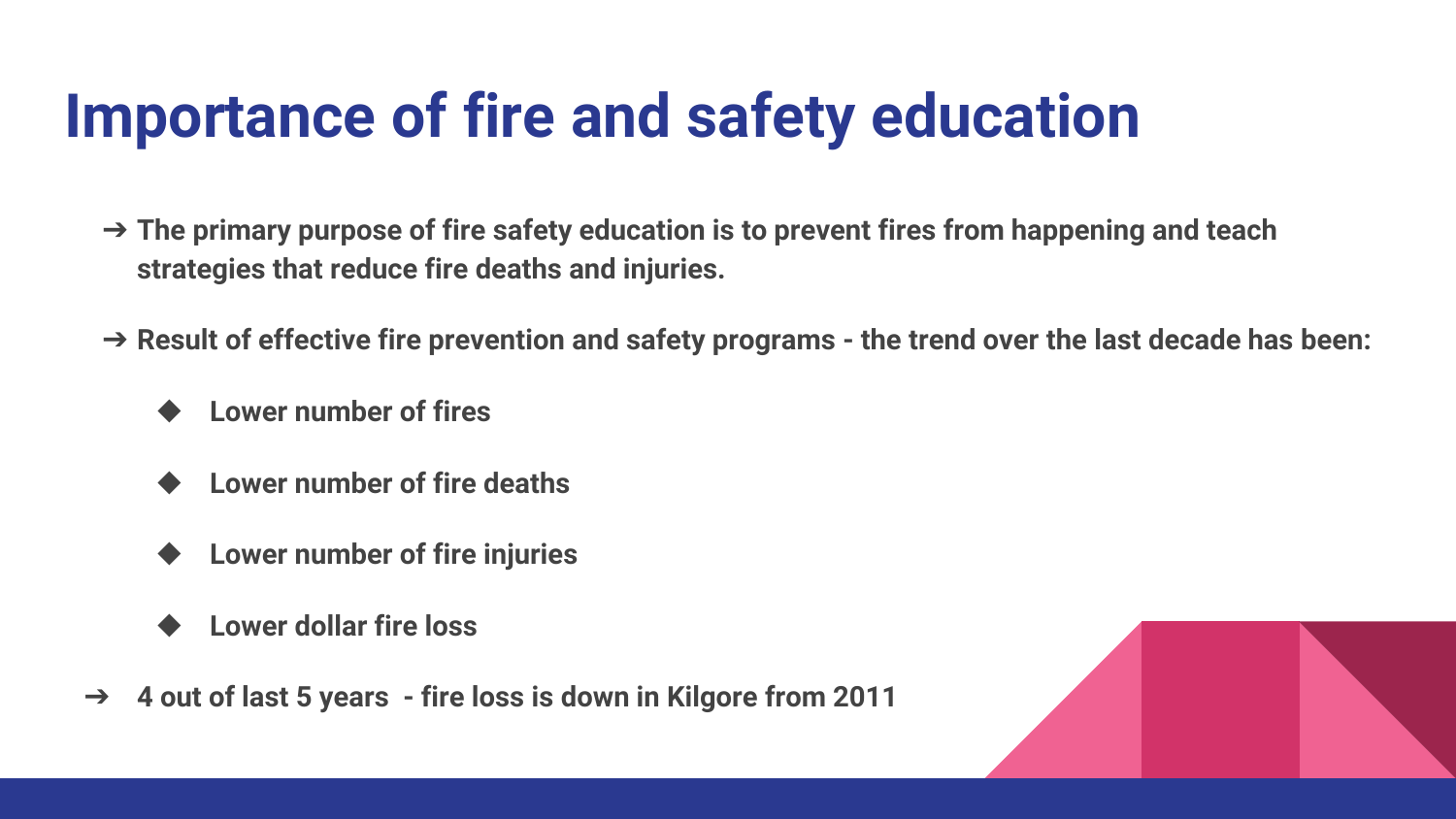# **Types of public education provided**

- $\rightarrow$  Citizens Fire Academy
- ➔ Fire Safety education to schools, daycares, and churches
- → Safety classes for business and churches CPR, AED, first aid, and fire extinguisher
- **→** Smoke & CO detector education
- ➔ Health fairs, S.A.F.F.E. Day, and special events
- $\rightarrow$  City web site & fire department facebook page

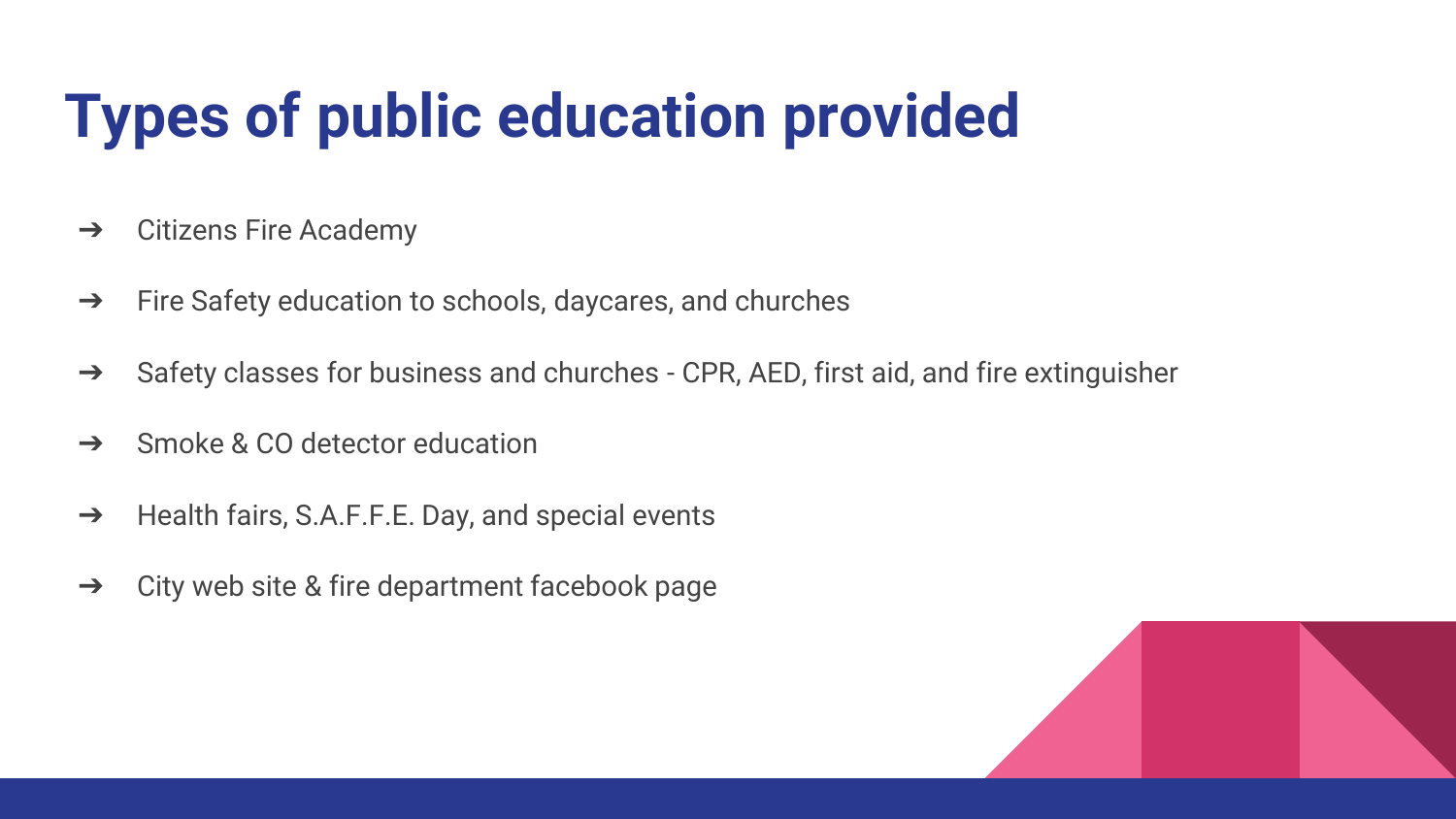# **Audiences targeted**

- ➔ **Children**
- ➔ **Seniors**
- ➔ **Special needs and disabilities**
- ➔ **Schools**
- ➔ **Churches**
- ➔ **Business**
- ➔ **Landlords**
- ➔ **Private care facilities**

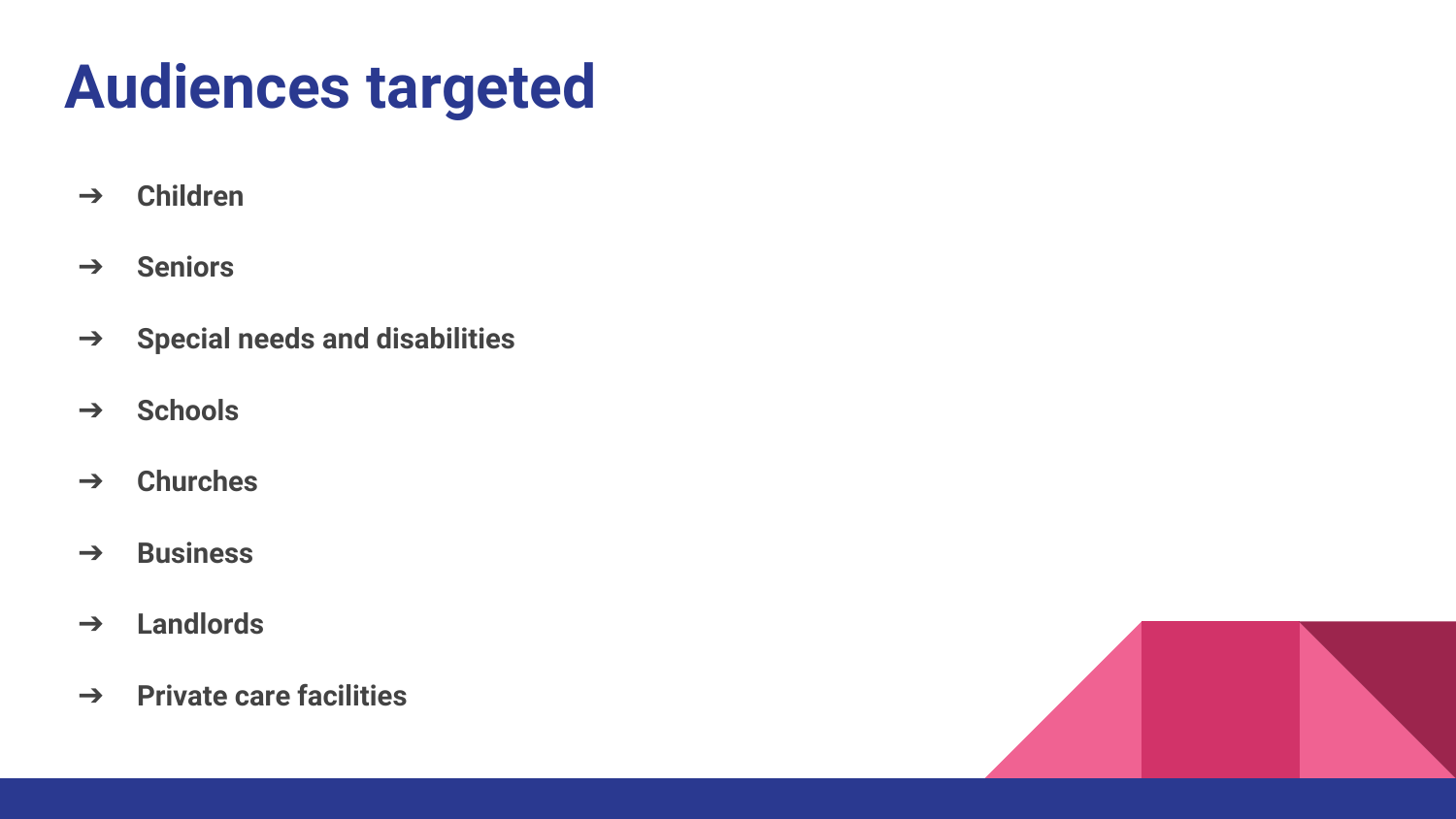#### Audiences reached

#### **Total contacts last 12 months: 23,527**

#### **Number of children contacted: 9,382**

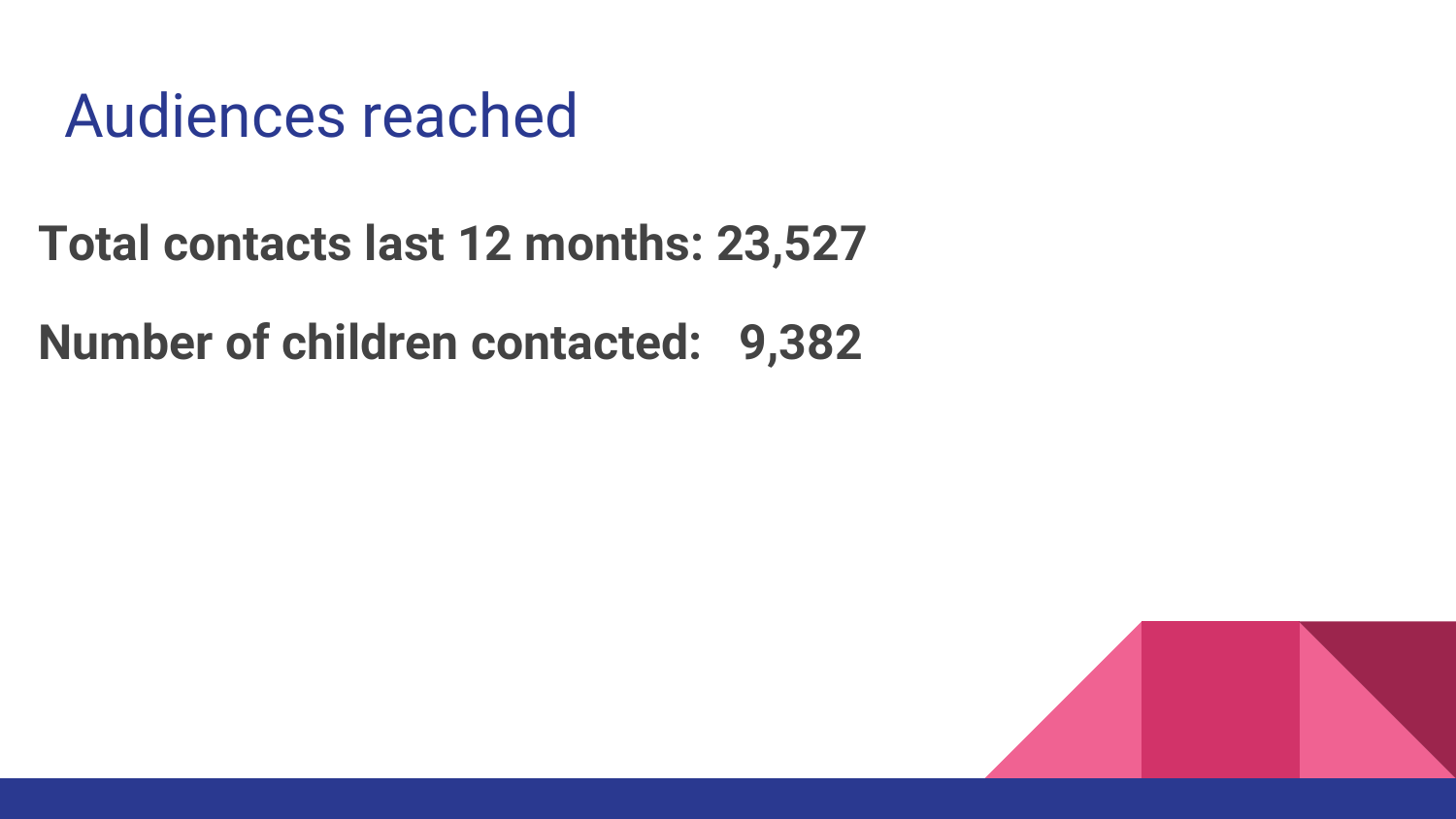# **Future projects**

- ➔ **Explore opportunities to educate high school students:**
	- ◆ **High school fire classes**
	- ◆ **High school first aid and EMS classes**
	- ◆ **High school fire explorer program**
- ➔ **CERT (Citizens Emergency Response Team) Program**
- ➔ **Expand senior citizen education program**